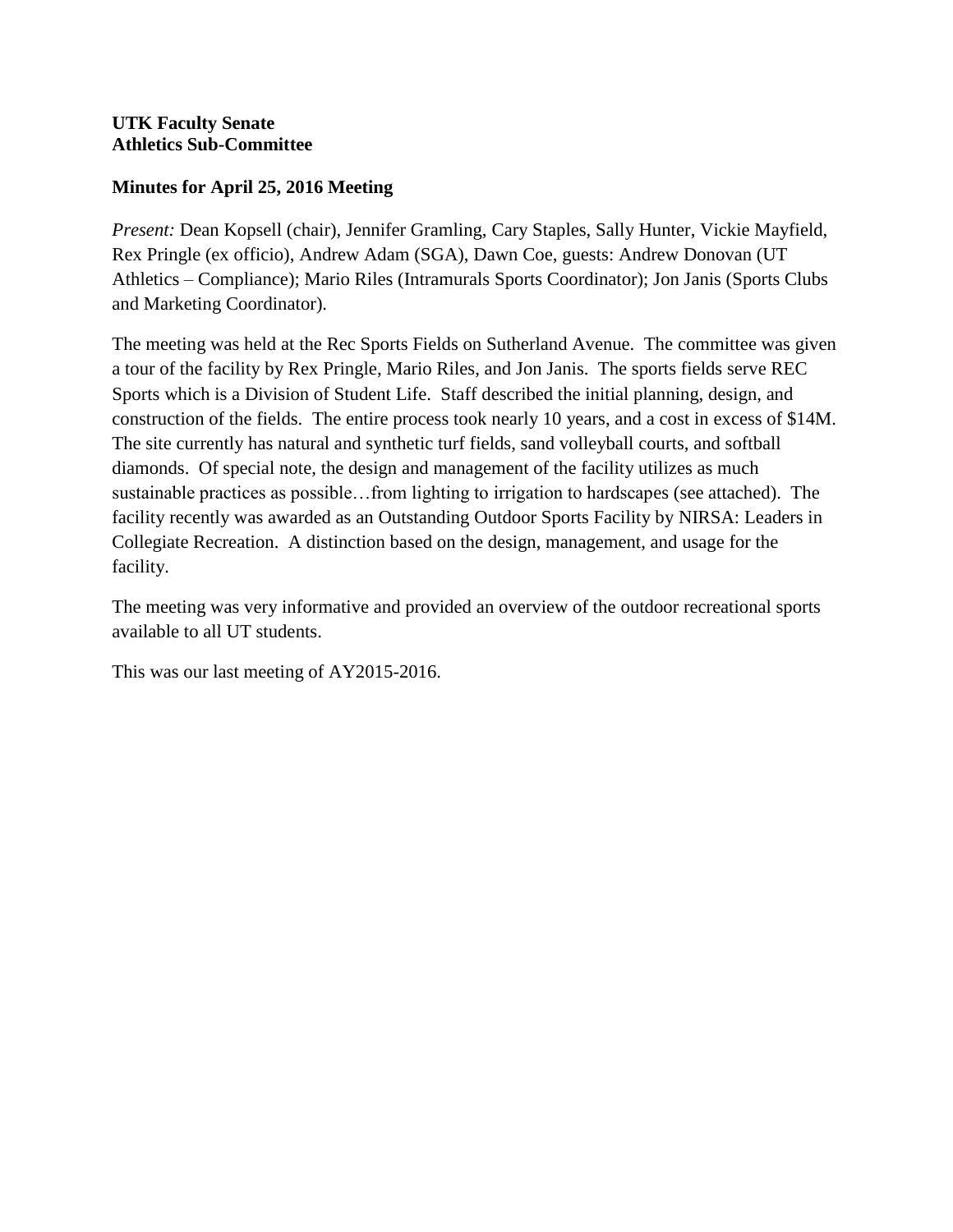## **Sustainable Outdoor Field Project on a Budget University of Tennessee Knoxville RecSports Fields at Sutherland**

**Grand Opening**: August 30, 2013 **Project Cost**: \$14.6 million **Architect Firm**: Barge Waggoner Sumner & Cannon, Inc.

\* Project came in \$400,000 below budget while obtaining all add-ons and meeting minimum silver LEED qualification.

The University of Tennessee Knoxville (Sustainable Guide Project Information) requires all construction projects to be held to a minimum of Silver LEED qualifications even though they do not always file for the certificate.

## **Sustainable Features of the Project:**

- 1. Musco "Light Structure Green" was installed on all 10 field areas.
- 2. Musco Control Link Central with controls, monitoring, and smart lamp operating system.
- 3. Recycled rubber/sand in-fill in the 4 Astro Turf field areas (Astro Turf Game Day Grass, XPE-42, slitfilm).
- 4. Combined light poles to service field areas and the sand volleyball court area.
- 5. Recycled rubber boundaries were installed at the sand volleyball courts.
- 6. On-site well was drilled for irrigation (have the ability to switch to city water if needed, however by using well water, the department will re-coop this cost in just over a year compared to using city water)
- 7. Cambridge drains were installed in the fields.
- 8. Irrigation pond was located on site for the Cambridge drains to return the water to. An estimate of 80 85 % of the water for the initial irrigation of the new sod turf was being returned to the irrigation pond.
- 9. LED lighting in the pavilion and parking lot.
- 10. Light sensors to control the lighting in the central building's bathrooms and hallway.
- 11. Dyson hand dryers to eliminate paper waste in the bathrooms.
- 12. Low E glass and double glazing in the windows and doors.
- 13. Sun shades around the building.
- 14. Light Tubes were installed in the roof to provide natural light to the interior of the central building.
- 15. LED and wireless scoreboards were installed on all 10 field areas.
- 16. Brown field of the site was encapsulated.
- 17. Site work was held to strict run-off code enforcement. Mitigated water migration from the site even though we were over 20 inches higher than the average yearly norm during the project.
- 18. Bio-swales were installed in the parking lot with low curbs to catch and filter the rain water, along with decreasing and possibly eliminating any of this water entering the storm sewers.
- 19. Recycled rubber wheel stops were installed.
- 20. Wheel stops were located in the middle of two parking spots reducing the number of stops required.
- 21. Light colored roof membrane was installed on all facilities.
- 22. Facilities are heated by natural gas.
- 23. Ceiling fan was installed in the maintenance building.
- 24. Combination recycling/trash cans were installed.
- 25. Thor Guard Lightning Prediction system was installed for participant and employee safety.